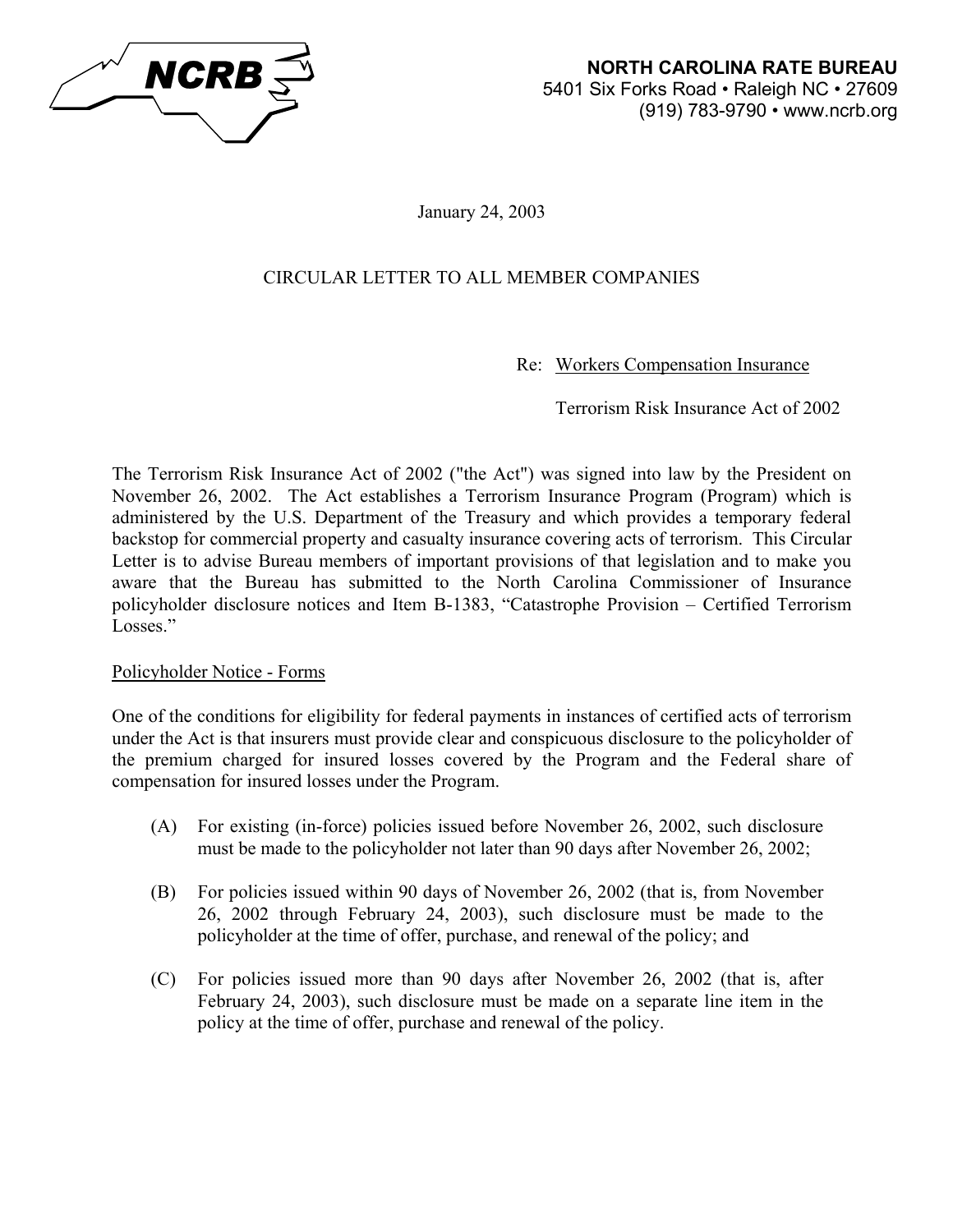To assist our member insurance companies in meeting the disclosure requirements of (A) and (B) above, the Rate Bureau has filed two versions of the NAIC-developed Disclosure Notices applicable to workers compensation:

> [Policyholder Disclosure Notice of Terrorism Insurance Coverage](http://www.ncrb.org/ncrb/workers comp services/terrorism act/disclosure w ack.pdf) (with policyholder acknowledgement) [Policyholder Disclosure Notice of Terrorism Insurance Coverage](http://www.ncrb.org/ncrb/workers comp services/terrorism act/disclosure wo ack.pdf) (without policyholder acknowledgement)

Carriers may elect to use either form. Any carrier that elects to implement a disclosure notice, other than one that the Bureau has filed, must file that form directly with the Department of Insurance. Neither a specimen copy of the disclosure notice nor a copy of the notice prepared for delivery to individual policyholders need be filed with the Bureau.

To satisfy the requirements of (C) above, the Bureau has adopted and filed with the Commissioner of Insurance a standard form, the Terrorism Risk Insurance Act Endorsement [WC 00 04 20,](http://www.ncrb.org/ncrb/workers comp services/terrorism act/Terrorism Endorsement.pdf) to be used with all new and renewal policies effective on and after January 1, 2003. It is our understanding that a premium charge entry in Item 4 on the Information Page of the standard policy and attachment of endorsement WC 00 04 20 will satisfy the disclosure requirements of the Act for such policies.

## Policyholder Notice – Content

The Act requires that policyholders be advised regarding the "…premium charged for insured losses covered by the Program and the Federal share of compensation for losses insured under the Program…." To date, no losses that would have been covered by the Program, had it been in effect, have been included in the rates or loss costs promulgated by the Bureau for use in North Carolina. Accordingly, for policies in effect on November 26, 2002 and for policies issued or renewed after November 26, 2002 and prior to January 1, 2003, it is appropriate to indicate that the premium charge for insured losses covered by the Program is "\$0."

Pursuant to the provisions of the Act, the Bureau has adopted and filed, as part of Item B-1383, a loss cost and an assigned risk rate for certified terrorism losses under the Act effective January 1, 2003. Accordingly, for policies issued or renewed with a normal anniversary rating date on or after January 1, 2003, it is appropriate to indicate the premium charge developed thereunder for insured losses covered by the Program.

#### Terrorism Loss Cost and Assigned Risk Rate

The Bureau has adopted and filed, as part of Item B-1383, a loss cost of \$0.02 per \$100 of payroll pertaining to certified terrorism losses under the Act, effective on a new and renewal basis for policies with normal anniversary rating dates on or after January 1, 2003. Similarly, with respect to assigned risk policies, the Bureau has adopted and filed, as part of Item B-1383, an assigned risk rate of \$0.03 per \$100 of payroll pertaining to certified terrorism losses under the Act, effective on a new and renewal basis for policies with normal anniversary rating dates on or after January 1, 2003.

Unless carriers take action to the contrary, in the form of individual filings with the Commissioner of Insurance, the loss cost adopted by the Bureau will be subject to application of the carrier's approved loss cost multiplier effective January 1, 2003 to determine the carrier's rate for terrorism exposures certified under the Act.